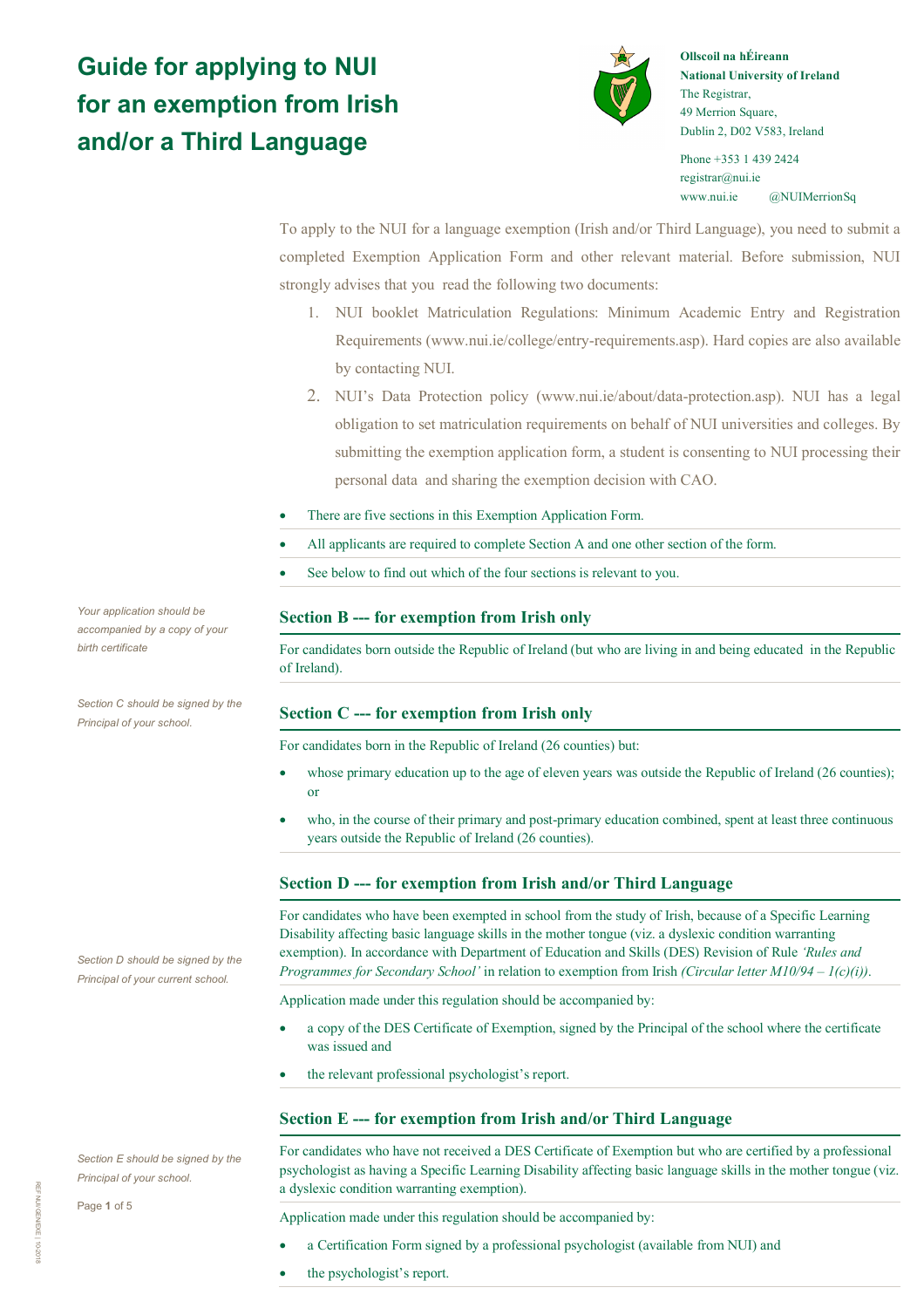# **Application for Matriculation Registration Exemption (School Record Form)**



Ollscoil na hÉireann National University of Ireland The Registrar, 49 Merrion Square, Dublin 2, D02 V583, Ireland

Phone +353 1 439 2424 registrar@nui.ie www.nui.ie @NUIMerrionSq

| All applicants must<br>complete Section A.                                                          | <b>Section A --- Personal details</b>                                                              |                             |                |  |  |  |  |
|-----------------------------------------------------------------------------------------------------|----------------------------------------------------------------------------------------------------|-----------------------------|----------------|--|--|--|--|
| Please write in block capitals.                                                                     | Surname                                                                                            |                             |                |  |  |  |  |
|                                                                                                     | First name(s)                                                                                      |                             |                |  |  |  |  |
|                                                                                                     | Address                                                                                            |                             |                |  |  |  |  |
|                                                                                                     |                                                                                                    |                             |                |  |  |  |  |
|                                                                                                     | Date of birth                                                                                      | M<br>D<br>$\mathbb{M}$<br>D |                |  |  |  |  |
|                                                                                                     | Phone/Mobile                                                                                       |                             |                |  |  |  |  |
| This email maybe used to contact you                                                                | Email                                                                                              |                             |                |  |  |  |  |
| in relation to this application.                                                                    | CAO number*                                                                                        |                             |                |  |  |  |  |
| *If CAO number is unknown, please<br>state year of CAO application.                                 | Year of CAO application                                                                            |                             |                |  |  |  |  |
| if different                                                                                        | Year of Leaving Cert                                                                               |                             |                |  |  |  |  |
|                                                                                                     |                                                                                                    |                             |                |  |  |  |  |
|                                                                                                     | <b>Studying Irish</b>                                                                              |                             |                |  |  |  |  |
|                                                                                                     | Did you present Irish at Junior Certificate?                                                       |                             |                |  |  |  |  |
|                                                                                                     | No<br>Yes<br>Level taken                                                                           |                             | Grade obtained |  |  |  |  |
| <b>Data Protection</b>                                                                              | <b>Studying a Third Language</b>                                                                   |                             |                |  |  |  |  |
| NUI processes all personal data<br>transparently and lawfully.                                      | Did you present a Third Language at Junior Certificate?                                            |                             |                |  |  |  |  |
| NUI shares exemption decisions                                                                      | N <sub>o</sub><br>Yes<br>Level taken                                                               | Grade obtained              |                |  |  |  |  |
| with CAO. NUI does not share any<br>other personal student information<br>related to matriculation. | Did you present a Third Language in any State Examination other than Irish Junior Cert (e.g. GCSE) |                             |                |  |  |  |  |
|                                                                                                     | N <sub>o</sub>                                                                                     | Yes                         |                |  |  |  |  |
| Please refer to NUI's general Data<br>Protection Policy, available at<br>www.nui.ie                 | Examination taken                                                                                  | Year                        | Grade obtained |  |  |  |  |
|                                                                                                     |                                                                                                    |                             |                |  |  |  |  |
|                                                                                                     | <b>Leaving Certificate subjects</b>                                                                |                             |                |  |  |  |  |
| You must present at least six<br>subjects for NUI Matriculation.                                    | Please list your Leaving Certificate subjects indicating level taken                               |                             |                |  |  |  |  |
| The Leaving Certificate Vocational                                                                  | 1.                                                                                                 | $\overline{O}$<br>5.<br>H   | Н<br>$\Omega$  |  |  |  |  |
| Programme (LCVP) is not accepted<br>as a subject for Matriculation<br>purposes.                     | 2.                                                                                                 | H<br>$\rm{O}$<br>6.         | Н<br>$\Omega$  |  |  |  |  |
|                                                                                                     | 3.                                                                                                 | Η<br>$\mathbf{O}$<br>7.     | Н              |  |  |  |  |
|                                                                                                     | 4.                                                                                                 | H<br>8.<br>$\mathbf{O}$     | Н<br>$\Omega$  |  |  |  |  |
|                                                                                                     |                                                                                                    |                             |                |  |  |  |  |
|                                                                                                     | I confirm that, to the best of my knowledge, the information given in this application is correct. |                             |                |  |  |  |  |
|                                                                                                     | <b>Signature of Applicant</b>                                                                      |                             |                |  |  |  |  |
| Page 2 of 5                                                                                         | Date of signature                                                                                  |                             |                |  |  |  |  |
|                                                                                                     |                                                                                                    |                             |                |  |  |  |  |
|                                                                                                     |                                                                                                    |                             |                |  |  |  |  |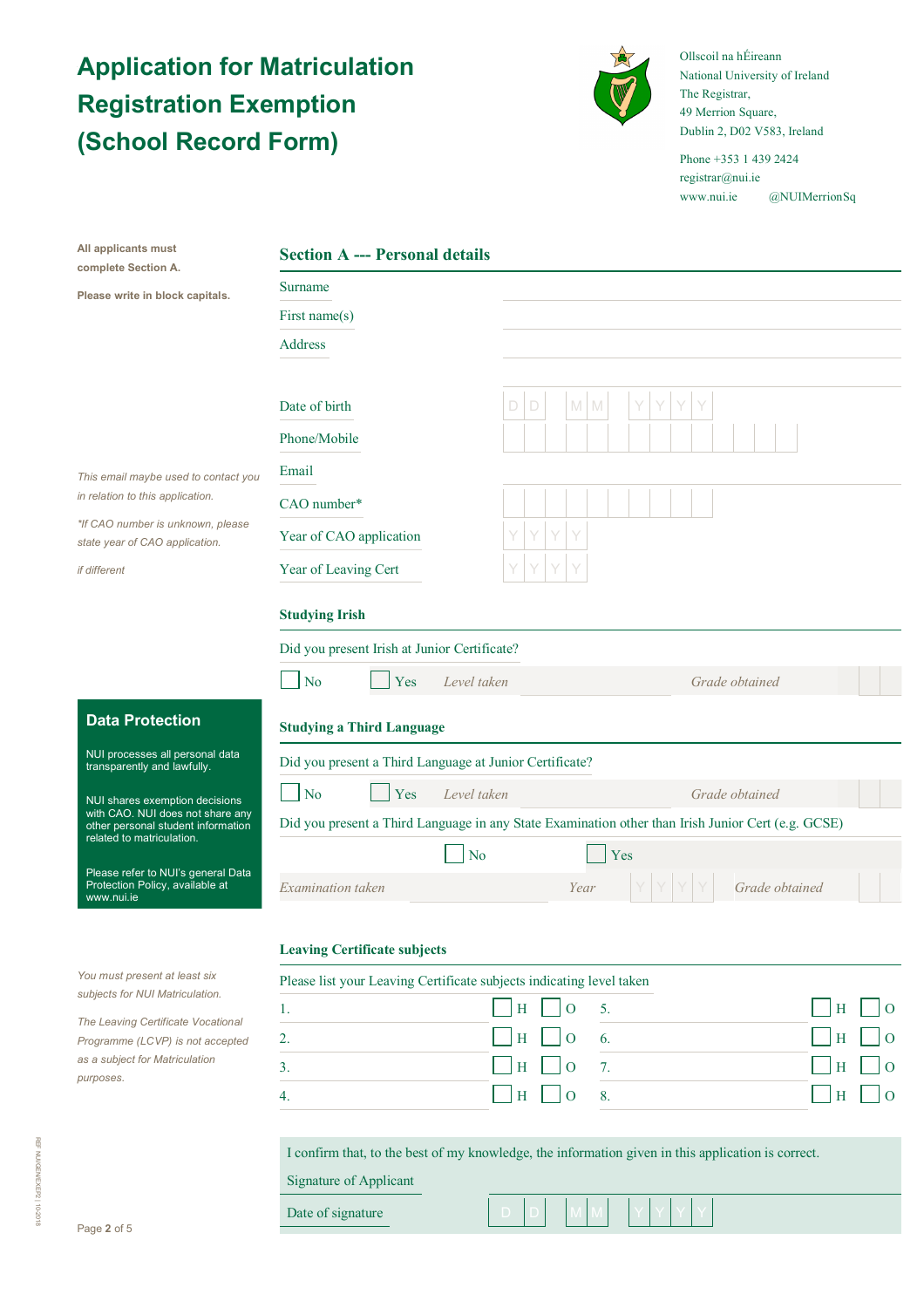## **Section B --- for exemption from Irish only**

For candidates born outside the Republic of Ireland (but who are living in the Republic of Ireland).

• Candidates born outside the Republic of Ireland (26 counties), and who are being educated within the Republic of Ireland, must complete Sections A and B of the Exemption Application Form and send this to NUI with a copy of their birth certificate for verification. (**Those born in NI or Great Britain, who are presenting GCSEs and who do not have a Republic of Ireland address do not need to apply as exemptions are granted automatically**)

Exemption under this regulation can be granted only from Irish.

I enclose a copy of my birth certificate.

### **Section C --- for exemption from Irish only**

For candidates born in the Republic of Ireland (26 counties) but:

- whose primary education up to the age of eleven years was outside the Republic of Ireland (26 counties); **or**
- who, in the course of their primary and post-primary education combined, spent at least three continuous years outside the Republic of Ireland (26 counties).

Exemption under this regulation can be granted only from Irish.

#### **Attendance at primary school**

 $Name(s)$  of primary school $(s)$  attended

|  |  | Years of attendance |  |  |
|--|--|---------------------|--|--|
|  |  | to                  |  |  |
|  |  | to                  |  |  |

#### **Attendance at post-primary school**

 $Name(s)$  of post-primary school(s) attended

|  |  | Years of attendance |    |  |  |
|--|--|---------------------|----|--|--|
|  |  |                     | to |  |  |
|  |  |                     | to |  |  |

Number of years, if any, that you studied Irish at primary school

### **Declaration by School Principal**

This is to certify that (name of student)

in the course of their primary and post-primary education combined, spent at least three continuous years outside the Republic of Ireland (26 counties)

|                                                                                                                                       | School name                   |                                                                                                    |
|---------------------------------------------------------------------------------------------------------------------------------------|-------------------------------|----------------------------------------------------------------------------------------------------|
| <b>Data Protection</b>                                                                                                                | School address                |                                                                                                    |
| NUI processes all personal data<br>transparently and lawfully.                                                                        | School phone                  |                                                                                                    |
| NUI shares exemption decisions<br>with CAO. NUI does not share any<br>other personal student information<br>related to matriculation. | Signature of School Principal | I confirm that, to the best of my knowledge, the information given in this application is correct. |
| Please refer to NUI's general Data<br>Protection Policy, available at<br>www.nii.o                                                    | Date of signature             |                                                                                                    |

*Please have this declaration signed by the Principal of your school.*

www.nui.ie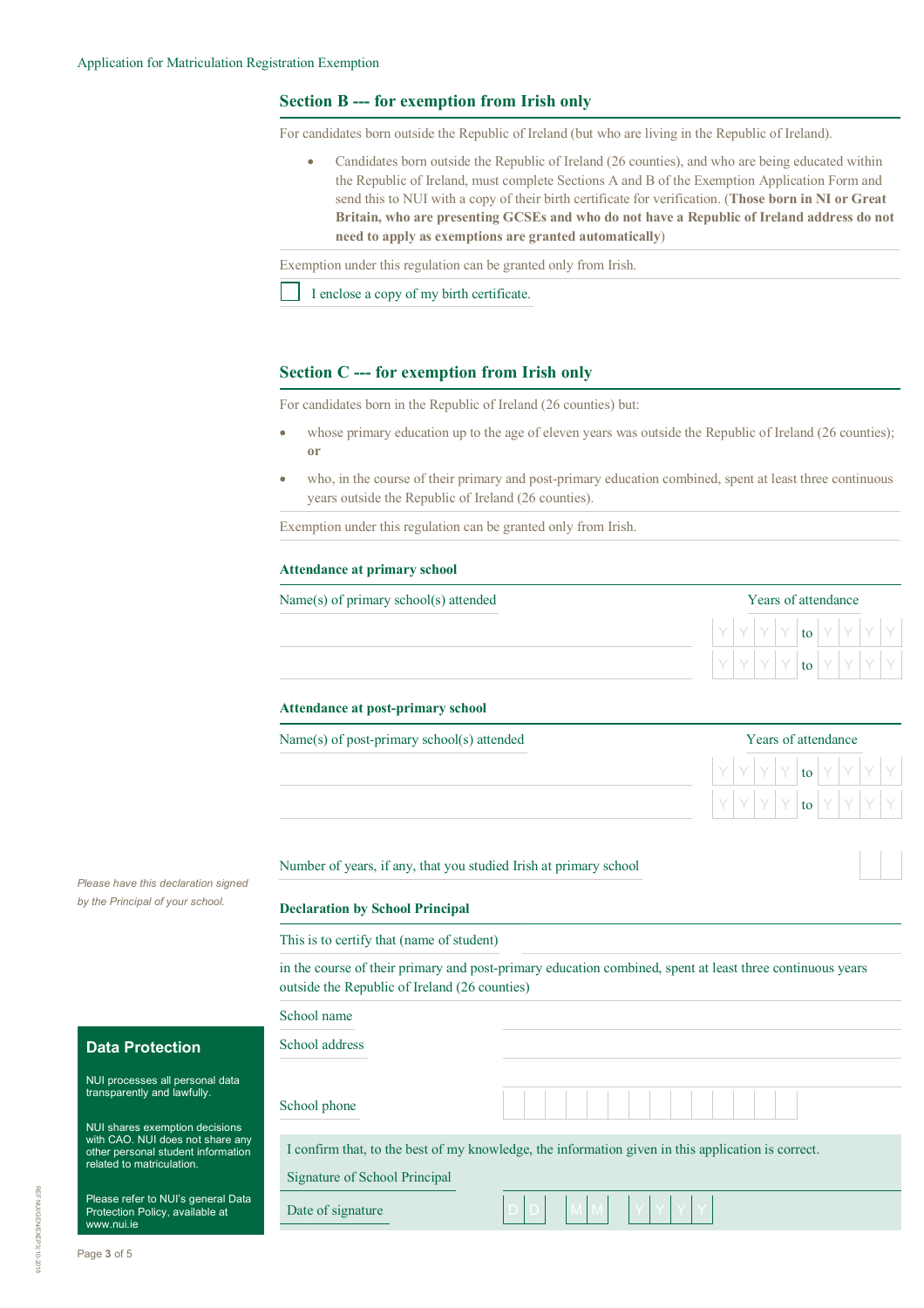*Candidates should read carefully section 5 and 6 on the Regulations regarding the Irish requirements and the Third Language Requirement in the booklet 'NUI Matriculation Regulations' before completing this section of the application.* 

## **Section D --- for exemption from Irish and/or Third Language**

**Department of Education** 

| regarding the Irish requirements and<br>the Third Language Requirement                                         | <b>Department of Education</b><br>and Skills Certificate                                                                                                                                                                                                                 |                     | Professional Psychologist's<br>Certificate                                                       |  |  |  |  |  |
|----------------------------------------------------------------------------------------------------------------|--------------------------------------------------------------------------------------------------------------------------------------------------------------------------------------------------------------------------------------------------------------------------|---------------------|--------------------------------------------------------------------------------------------------|--|--|--|--|--|
| in the booklet 'NUI Matriculation<br>Regulations' before completing<br>this section of the application.        | Candidates submitting a Certificate of Exemption from Irish in accordance with Department of Education and<br>Skills (DES) Revision of Rule 46 'Rules and Programmes for Secondary School' in relation to exemption<br>from Irish (Circular letter $M10/94 - I(c)(i)$ ). |                     |                                                                                                  |  |  |  |  |  |
|                                                                                                                | Exemptions(s) for which you wish to apply<br>Irish and Third Language                                                                                                                                                                                                    | Irish only          | Third Language only                                                                              |  |  |  |  |  |
|                                                                                                                | <b>Attendance at primary school</b>                                                                                                                                                                                                                                      |                     |                                                                                                  |  |  |  |  |  |
|                                                                                                                | Name(s) of primary school(s) attended                                                                                                                                                                                                                                    | Years of attendance |                                                                                                  |  |  |  |  |  |
|                                                                                                                |                                                                                                                                                                                                                                                                          |                     | to<br>to                                                                                         |  |  |  |  |  |
|                                                                                                                | <b>Attendance at post-primary school</b>                                                                                                                                                                                                                                 |                     |                                                                                                  |  |  |  |  |  |
|                                                                                                                | Name(s) of post-primary school(s) attended                                                                                                                                                                                                                               |                     | Years of attendance                                                                              |  |  |  |  |  |
|                                                                                                                |                                                                                                                                                                                                                                                                          |                     | to                                                                                               |  |  |  |  |  |
|                                                                                                                |                                                                                                                                                                                                                                                                          |                     | to                                                                                               |  |  |  |  |  |
|                                                                                                                | Number of years, if any, that you studied Irish at primary school                                                                                                                                                                                                        |                     |                                                                                                  |  |  |  |  |  |
|                                                                                                                | Number of years, if any, that you studied Irish at post-primary school                                                                                                                                                                                                   |                     |                                                                                                  |  |  |  |  |  |
|                                                                                                                | Number of years, if any, that you studied a Third Language at post-primary school                                                                                                                                                                                        |                     |                                                                                                  |  |  |  |  |  |
| *Where the candidate intends<br>to present another language (apart                                             | I have been granted an exemption from the study of Irish by the Department of Education and Skills.                                                                                                                                                                      |                     |                                                                                                  |  |  |  |  |  |
| from English) as a Leaving Certificate<br>subject, the rationale for presenting                                | Application made under this regulation should be accompanied by:                                                                                                                                                                                                         |                     |                                                                                                  |  |  |  |  |  |
| the other language, while seeking<br>exemption from Irish on the basis of a                                    | a copy of the Department of Education and Skills Certificate of Exemption (M10/94),<br><b>AND</b><br>signed by the Principal of the school where the exemption was issued                                                                                                |                     |                                                                                                  |  |  |  |  |  |
| learning disability affecting language<br>skills, must be set out clearly and<br>accompany the application for | a copy of a professional psychologist's report                                                                                                                                                                                                                           |                     |                                                                                                  |  |  |  |  |  |
| exemption.                                                                                                     |                                                                                                                                                                                                                                                                          |                     | a rationale for presenting another language while seeking exception from Irish (where relevant)* |  |  |  |  |  |
| Please have this declaration<br>signed by the Principal of your<br>current school.                             |                                                                                                                                                                                                                                                                          |                     |                                                                                                  |  |  |  |  |  |
|                                                                                                                | <b>Declaration by School Principal</b>                                                                                                                                                                                                                                   |                     |                                                                                                  |  |  |  |  |  |
| <b>Data Protection</b>                                                                                         | School name                                                                                                                                                                                                                                                              |                     |                                                                                                  |  |  |  |  |  |

I confirm that, to the best of my knowledge, the information given in this application is correct.

NUI processes all personal data transparently and lawfully.

School address

School phone

Date of signature

Signature of School Principal

NUI shares exemption decisions with CAO. NUI does not share any other personal student information related to matriculation.

Please refer to NUI's general Data Protection Policy, available at www.nui.ie